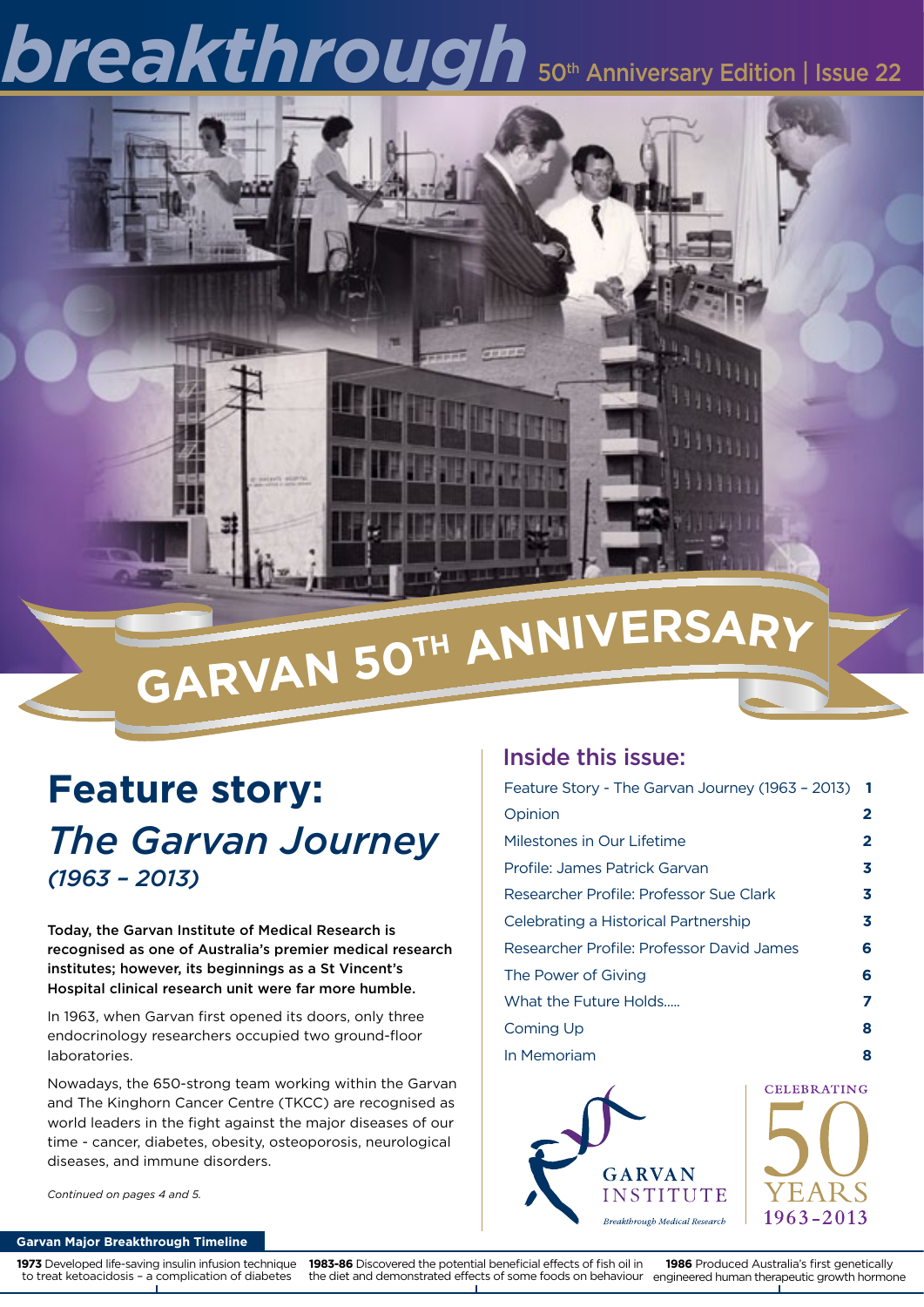This year we celebrate the 50th Anniversary of the Garvan Institute of Medical Research. The Institute was predicated on the vision and foresight of the Sisters of Charity, who recognised that their mission to heal the sick could not be fulfilled without research to prevent disease. It has been sustained by the faithful support of our governments and the extraordinary generosity of our community.

The ethos of the Garvan is embedded in this mission and its close historical and ongoing links with St Vincent's Hospital. Exploring the unknown requires gifted and dedicated individuals, as well as state-of-the-art experimental and analytical facilities, to create a critical mass of vibrant discovery. Bringing it to fruition requires research-informed clinicians to translate the insights obtained into the amelioration of disease. This is encapsulated in the mission of the Garvan to make significant contributions to medical research that will change the directions of science and medicine and have major impacts on human health.

Institutes like the Garvan are very special places that fulfill several important functions in the generation and transfer of knowledge for the community. They are places of discovery, where great minds gather and wrestle with ignorance. They are also part of a much greater endeavour, portals to an entire world of emerging insights, and the sites of early uptake of new concepts and medical technologies.

It has been led by outstanding individuals like Professors Les Lazarus and John Shine, supported and guided by Boards of extraordinary wisdom and capability. It has been the home of many outstanding scientists and clinicians, who have made enormous contributions to knowledge of human biology and disease, and the quality and effectiveness of



medical treatment.

Margaret would like to see an improvement in cancer incidence for our next generations but she would also like to see a shift in the way some of the more obscure diseases like dystrophies and degenerative neuromuscular diseases are prioritised. She is optimistic about the new medical research discoveries that are just around the corner.





# **Opinion**

**Executive Director**

### *Milestones in Our Lifetime*

It is easy to take modern medicine for granted. We now have relatively easy access to ubiquitous drugs such as antibiotics and advanced therapies for cardiovascular disease, cancer and diabetes, just to name a few. It takes a person like Margaret Davis to remind us that these treatment options have only recently become available.

As a paediatric nurse in the 1940s, Margaret saw families experience the most unimaginable pain and suffering. "We would have to nurse sick children with meningitis for three weeks until the end." It is incredible that in just one (very full) lifetime, there have been multiple, significant breakthroughs in medical research and Margaret has experienced firsthand how these can change lives. "The discovery of penicillin and streptomycin were remarkable, and put an end to nursing sick children in their final days of tuberculosis, and death from, in today's terms relatively simple ailments such as a post orbital (behind the eye) abscess."

Margaret speaks passionately about medical research as it has impacted her working life, her own health and the health of her family and friends. "Taking it easy" is not a phrase in Margaret's vocabulary and she is fighting fit thanks to medical research.

"I then chose to move from my original field and specialised in the new field of genetic engineering. I did my PhD at Adelaide University where I made the first human cloned lambda library\* which was very exciting, and that led into understanding how genes, in particular histone\*\* genes, were organised."

She was treated for a potentially life threatening heart condition in 1992 and then osteoporosis from 1995. Margaret has personally benefited from cutting edge discoveries and therapies for these conditions that would not have existed without medical research. Without these treatments Margaret would not be able to enjoy life as she does today, and certainly would not be as competitive in the Australian Crossword Club.

The newest finding from Clark's group involved building prostate cancer epigenome maps, "We have shown that large domains of the cancer genome are remodelled in the prostate cell due to changes in DNA methylation and chromatin structure. This finding will have a significant impact on our understanding of diagnostic tests and chemotherapy treatment." Professor Clark describes the new Kinghorn Cancer Centre as, "the light on the hill. We tend to be buried in our labs and it is pretty exciting to show the community it isn't just about the laboratory, but the interactions between both the clinic and the lab."

"I am a basic research scientist and I really do strongly believe that it is critical to invest in basic research because it provides the building blocks for new discoveries to be able to be translated into the clinic. Without basic research, which is a long term investment for our future, Australia would always be lagging the world for innovative medical treatments. What I love about the Garvan is that we invest heavily in basic research but then we also invest in moving our findings to clinical usefulness as fast as possible." \* Sections of DNA are cloned into bacteria – which when pooled together can be grown to prepare vast quantities of human DNA \*\* A type of protein that packages and organises DNA

James Patrick Garvan migrated from Ireland with his family at four years of age in 1847. He was educated in Sydney and became a distinguished NSW parliamentarian and insurance entrepreneur. Garvan married Mary Genevieve in 1871 with whom he had a large family of six sons and six daughters.

Garvan enjoyed various roles as a business leader and politician in his working life. In 1875 he read for the Bar with William Bede Dalley and Sir Edmund Barton who later referred to Garvan's "entirety of life, adorned with consistent principle, filled up in the discharge of virtuous duty, with nothing to conceal, no friendship broken, no confidence betrayed, no timid surrender to popular clamour, no eager reaches for popular favour".1

1991 Cloned the neuropeptide Y receptor, leading to greater understanding of how this potent brain molecule controls important functions such as the immune system and appetite He founded the Citizens Life Assurance Company Ltd in 1886, which later became MLC. A gifted sportsman, Garvan held the record throw of 121 yards one foot (111m) with a cricket ball. James Patrick Garvan died in 1896, survived by his wife and twelve children. He no doubt would have been proud of his daughter Helen's donation to facilitate the establishment of a medical research institute that has grown to become one of Australia's largest, with over six hundred scientists, students and professional support staff.

1991-94 Revealed the benefits of transdermal versus oral 1992 Demonstrated that the Vitamin D receptor gene is responsible 1993-4 Discovered the role of oestrogen - a major health benefit for menopausal women for differences in bone density and susceptibility for osteoporosis

1 Bede Nairn, 'Garvan, James Patrick (1843-1896)', Australian Dictionary of Biography, National Centre of Biography, Australian National University, http://adb.anu.edu.au/biography/garvanjames-patrick-3598/text5579, accessed 04 January 2013.

The most recent publication from Professor Sue Clark's group in the Cancer Research Program, promises to transform how people understand gene regulation in cancer. Professor Clark and her team study 'epigenetics' - which involves understanding the molecular machinery 'above' the genome. This includes how the DNA is packaged inside the nucleus, and how DNA becomes organised and modified and expressed. "We are unravelling the molecular puzzle of DNA packaging and gene control and how that goes wrong in cancer. We are mapping the epigenome of normal cells versus cancer cells and hope to use this information to translate into clinical benefits - being able to diagnose and treat cancer," explains Professor Clark.

Always interested in puzzles and the challenge of finding answers, Professor Clark initially studied botany, "I was intrigued by the variety of leaf and flower types. That led me into how genes were expressed that give rise to the variety of colours we see in flowers. Interestingly, this is all due to epigenetics."

Professor Clark has been at the Garvan since 2004. "Garvan appealed to me because it was important to work at a medical research institute, and because Garvan scientists studied not just cancer, but all major complex diseases. Also, there is a very good liaison between clinicians at St Vincent's, the Royal Prince Alfred Hospital, and clinical collaborations both in NSW and nationally."

"Garvan has also spent more than a decade building internationally leading tissue bio-banks, in particular for breast cancer and prostate cancer. So that gives us access to clinical samples which is critical to advance the epigenetic research that we do."

### **Celebrating a Historical Partnership**

In its 50th year Garvan is proud to celebrate its historical partnership with the MLC Community Foundation. Garvan was established in 1963 with a significant philanthropic gift in memory of James Patrick Garvan; the founder of the company now known as MLC. Fast forward 50 years and MLC Community Foundation continues to provide vital support to ensure Garvan remains at the cutting edge of medical research. Most recently MLC Community Foundation invested in a piece of equipment that was the first of its kind in Australia and is used 24/7 to meet demand. What's the secret to our success? Both organisations share a rigorous commitment to the improved health and wellbeing of the community.

Margaret Davis

Professor Sue Clark



cyclins in breast cancer

### Profile: *James Patrick Garvan*

Researcher Profile: *Professor Sue Clark*



### *breakthrough* **<sup>5</sup>0<sup>t</sup><sup>h</sup> <sup>A</sup>nniversar<sup>y</sup> <sup>E</sup>ditio<sup>n</sup> <sup>3</sup>**



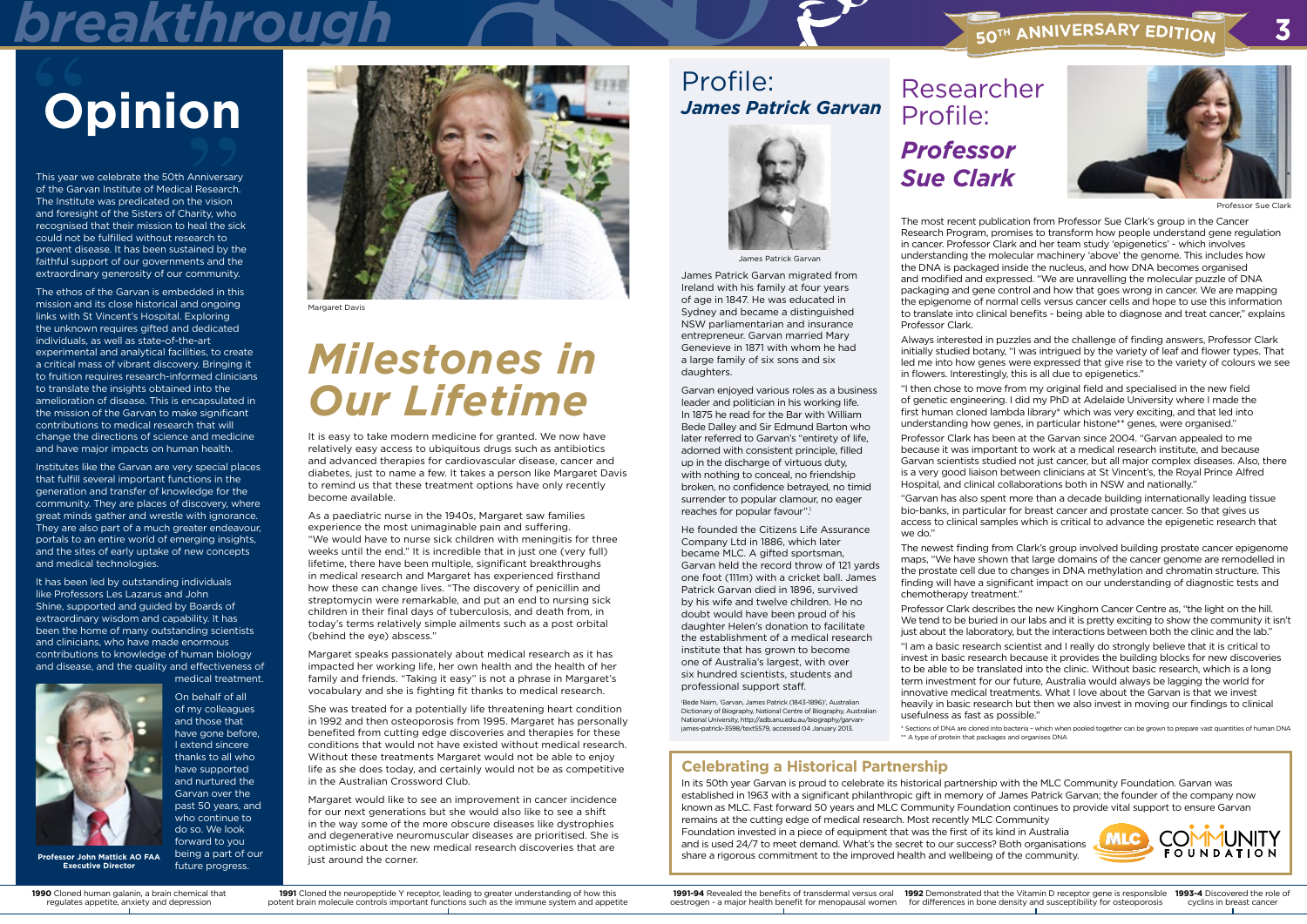### **h a** *<b>h Edi<b>h Edir<i>s***<sub>50<sup>TH</sup> ANNIVERSARY EDITION**</sub>

### **Feature story:** *The Garvan Journey (1963 – 2013)*

**1998** Identified the chromosomal region responsible for susceptibility to bipolar disorder **2000** Uncovered the role of abdominal fat in determining risk of Type 2 diabetes and influencing insulin resistance

**1999-2005** Developed methods to culture adult nerve stem cells capable of generating new brain cells



### **Origins**

The Garvan journey began 56 years ago when funds raised in conjunction with the centenary celebrations of the founding of St Vincent's Hospital by the Sisters of Charity were set aside *"...to provide a building to enable the establishment of a research unit."* The illustrious committee formed to oversee the unit's development included Sir John Eccles, the Nobel Prize winning physiologist, and Sir Edward Ford, Dean of Medicine at Sydney University. In 1961, a substantial donation of £100,000 was given to the fund by Helen Mills, the daughter of James Patrick Garvan (1843 – 96) who was one of the founders of the insurance industry in Australia. He was also a former Minister of Justice, Attorney General and Colonial Treasurer of NSW. And so the new St Vincent's research unit was named 'Garvan' in his honour.

The newly built Garvan Institute of Medical Research, which stood on the corner of Victoria and Burton Streets and Chaplin Lane in Darlinghurst, was formally opened by The Duke of Norfolk on February 17th 1963 at a ceremony attended by 1,500 supporters and dignitaries. The date was chosen to fit in with a lay-day in the Australia-England cricket test as the Duke was English team manager.

The first annual report noted with pride that the three Garvan researchers - Associate Professor John Hickie, Professor Les Lazarus, and Dr Jim Biggs - had established a number of new projects including studies of aldosterone

published 219 peer reviewed research papers in journals with an average impact factor over 8 (a measure of importance of a journal within its field). This places Garvan above internationally accepted benchmark levels and is testament to the excellence of Garvan science and scientists.

It was the Diabetes and Obesity Program that first placed Garvan on the international medical research map when, in the 1970s, Professors Ted Kraegen, Don Chisholm and Paul Compton developed a computer model of blood glucose and insulin control which led to the first bedside insulin infusion system, or 'artificial pancreas'. Research in the program then led to the first low-dose intravenous insulin therapy for diabetic ketoacidosis\*\*\* - a discovery that has saved countless lives worldwide. More recently, in a landmark discovery, the team uncovered the role of abdominal fat, as opposed to 'butt fat' in determining risk of Type 2 diabetes and influencing insulin resistance. In recent years, the Program has focused particularly on the relationship of adipose tissue to the impairment of insulin action and insulin secretion, leading to development of Type 2 diabetes; this has involved identification of molecular mechanisms in studies extending from single cells to full scale human studies.

The Osteoporosis and Bone Biology Program focuses on the genetic, hormonal and lifestyle influences on optimum bone mass. In 1997, Professors John Eisman and Tuan Nguyen's group published breakthrough data showing that the Vitamin D receptor gene is responsible for differences in bone density. The program also runs the Dubbo Osteoporosis Epidemiology Study (DOES), which began in 1989 and is the world's longest running large-scale epidemiological study of osteoporotic fractures in men and women and has established bone fracture as a major mortality risk. Most recently, DOES has enabled the development of a calculator for the risk of a bone fracture in people over 60; the calculator has been licensed to Merck Sharpe & Dohme who are preparing an iPad application for use by GPs.

The Neuroscience Program explores disorders such as Alzheimer's and Parkinson's disease, eating disorders, pain and hearing loss. In 1991, Professor



Mr Barry Unsworth, former NSW Premier (left) with Professor Leslie Lazarus (right) at Garvan's 1986 AGM.

Hebert Herzog was the first to clone the neuropeptide Y (NPY) receptor, a brain molecule that plays unique and critical roles in the immune system, in the regulation of appetite, and in bone synthesis. More recently the Neuroscience and Immunology Programs collaborated to publish ground-breaking data that identified the pathway that reveals how stress can suppress the immune system. And in 2011, the NHMRC awarded pain researcher Dr Greg Neely a prize for the top grant application in the country for his 'highly innovative and potentially transformative project' which maps corresponding pain genes in fruit flies and humans.

The Cancer Program investigates the genetics, epigenetics, and cellular and molecular biology of breast, colorectal, lung, ovarian, pancreatic and prostate cancers. The strength of Garvan's cancer program is reflected in the opening of the TKCC which places Garvan cancer researchers at the national epicentre of new diagnostics and therapeutics for cancer. Previously, the program was responsible for one of the top 20 advances in breast cancer of the 1990s when a group led by the late Professor Rob Sutherland, discovered the role of cyclins in breast cancer. More recently, Dr Alex Swarbrick found a way of shrinking tumours in certain cancers which are caused by a new class of genes known as 'microRNAs'. He identified one particular microRNA (microRNA 380) that appears to disable the king of tumour suppressors, the P53 gene. This finding holds promise for the future treatment of microRNA-induced

cancers. Due to its expertise in pancreatic cancer research, in 2009 Garvan took a leading role in the Australian arm of the International Cancer Genome Consortium, a global body cataloguing the genome of the 50 most common cancers. Identifying whole cancer genome sequences will allow researchers to pinpoint the exact molecular aberrations of each tumour, and will therefore make it easier to target them with the most appropriate treatment.

The Immunology Program was established by a major bequest in 1998 and began with the recruitment of Professors Charles and Fabienne Mackay. It received a major boost in the mid-2000s with the recruitment of several new research groups headed by Emeritus Professor Antony Basten working on autoimmunity and allergy.

Research in the Immunology Program has led to the formation of a spin-out biotechnology company, G2 Therapies, which developed a monoclonal antibody therapy for rheumatoid arthritis. Clinical trials are currently underway. More recently, the current Program Leader, Associate Professor Robert Brink published innovative data explaining how infection can trigger B-cells to inappropriately launch an autoimmune attack, a process poorly understood until now.

- \* aldosterone and gonadotrophin are hormones; protein binding tests measure the degree to which particular drugs may bind to blood proteins - this is a measure of drug efficacy
- \*\* measurements of hormone levels in the blood
- \*\*\* a life-threatening complication of people with diabetes

metabolism in cardiac failure, gonadotrophin in breast cancer, protein binding of steroid hormone, and iron metabolism\*.

### **Growth, Expansion, and Change**

Research in the '60s and '70s was dominated by endocrinology, fostered by the presence of the State Reference Laboratory for endocrine assays\*\*. The late '70s and '80s were characterised by expansion of the scientific staff including the arrival of a critical mass of key senior researchers many of whom are now recognised as ground-breakers in their field.

These included: Professor John Eisman, a world leader in bone mineral and Vitamin D research; the late Professor Rob Sutherland who established one of Australia's most successful cancer research programs, initially in the fields of breast and prostate cancer but later diversifying into cancers of the pancreas, ovary, head and neck and lung; Professor Don Chisholm now a leader in diabetes research and care; and Professor John Shine, the first to clone the insulin gene and who was Garvan's Executive Director from 1990 to 2011.

In May 1984 the NSW Parliament incorporated Garvan as an autonomous non-profit research institute, *"...to further knowledge in the field of human medicine by promoting the conduct of research in that field, being research which is consistent with the tenets of the Sisters of Charity."* At the same time Garvan and

the University of NSW became formally affiliated, and the Garvan Research Foundation was established.

Perhaps the most significant event in the recognition of Garvan as a national heavyweight in medical research took place in the early '90s when Garvan was awarded a National Health and Medical Research Council (NHMRC) block funding grant. Garvan became one of only five 'centres of research excellence' in Australia, and the only such institute in NSW. Block funding, and a subsequent infrastructure grant from the NSW government, allowed for expansion of the Garvan site into a world class research facility and the opportunity to increase the number of scientists towards 250.

In 1990, after 25 years of leading Garvan, Professor Lazarus retired and Professor John Shine took over as Executive Director. Professor Shine's appointment coincided with the explosion of genetic technologies and the possibility of finally understanding the molecular basis of health and disease. To reflect this, Garvan's scientific effort was divided into four research divisions: Bone and Mineral, Cancer, Neurobiology, and Metabolic Research. The Immunology Program was added in the late '90s. The mid to late '90s witnessed the complete rebuild and extension of Garvan facilities into the Frank Woolley designed building of today with the iconic staircase.

The year 2012 saw two new milestones in the Garvan journey. Firstly, in January, Professor John Mattick took up the role as Garvan's next Executive Director following the retirement of Professor Shine after more than 20 years leading the Institute. Professor Mattick has made a significant contribution to the understanding of genetics and genomics through his farsighted theories on 'junk' DNA. And in late 2012, The Kinghorn Cancer Centre (TKCC), a joint venture between Garvan and St Vincent's Hospital, opened its doors. TKCC's vision is to realise the promise of innovative personalised medicine for people affected by cancer and it will focus on translational research and personalised cancer care.

### **Scientific Highlights**

Year after year, Garvan researchers continue to perform at the highest level - they win competitive grants and publish innovative research in esteemed



Professor Don Chisholm and Ms Norma Perry circa 1990.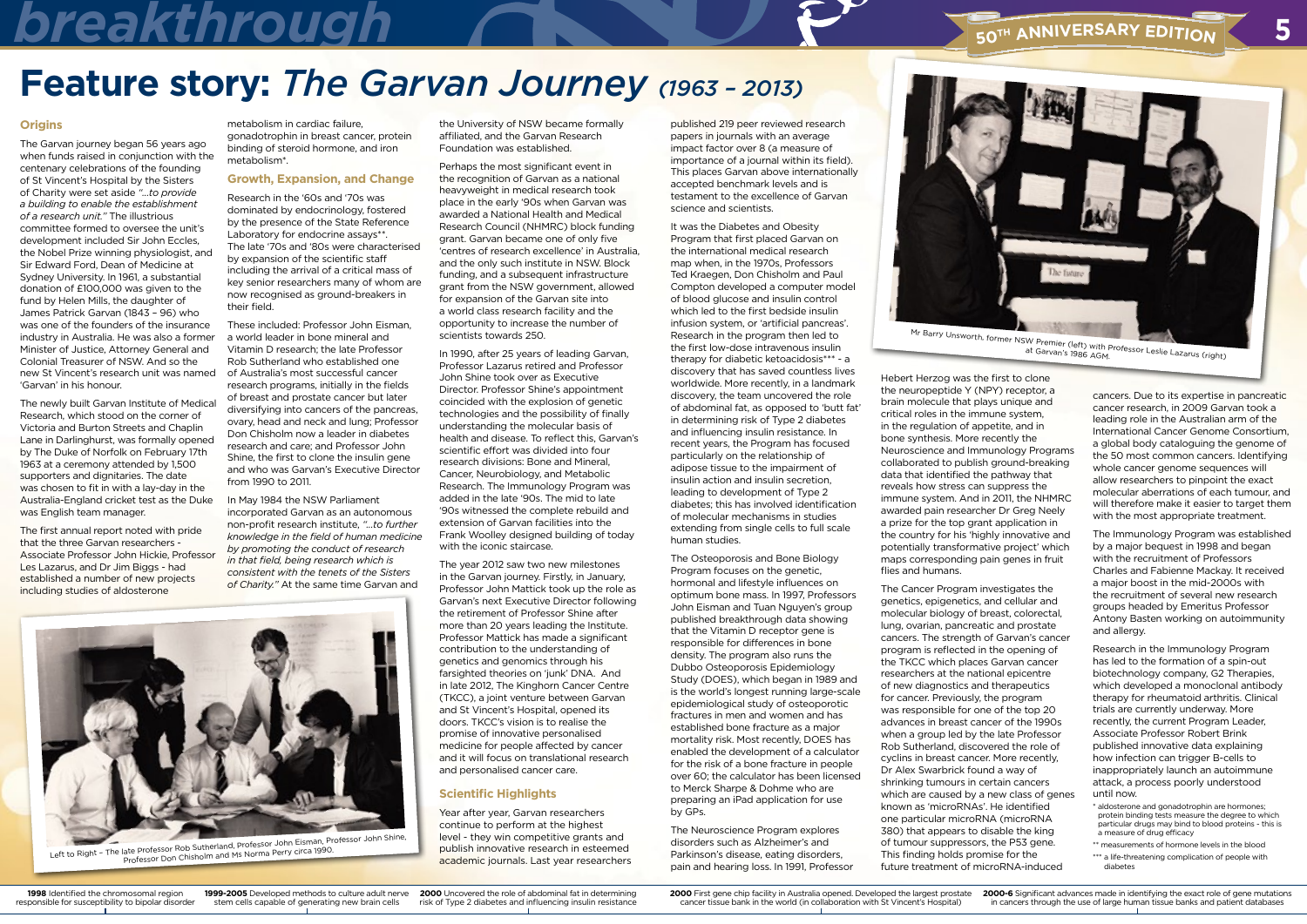### **The Power of Giving**

**For every dollar scientists are granted, we must raise a further 70c to ensure they have the support and infrastructure available to carry out their essential research effectively. Philanthropic supporters are deeply embedded in the history of the Garvan and have facilitated some remarkable achievements.** 

The Immunology Program was established following a major bequest in 1998, and a major breakthrough of this team has been the development of a new treatment for rheumatoid arthritis. The new Kinghorn Cancer Centre, a joint venture of St Vincent's Hospital and the Garvan Institute is a world-class facility that brings cancer patients, clinicians and researchers closer together. The Centre's aim is to realise the vision of personalised cancer care. This vision would not be possible without generous private donations and strong community support that we rely on and for which we are very grateful.

Last year more than 11,000 individuals and organisations made donations to the Garvan's work through the Garvan Research Foundation and contributed more than \$19 million towards Garvan's medical research. An additional \$700,000 was left to Garvan in generous far-sighted bequests. This is incredible growth from the \$110,000 raised in 1981, the Foundation's first year.

## **h a** *<b>h Edi***n** *<b>h Edi***n** *s***<sub>50<sup>TH</sup> ANNIVERSARY EDITION**</sub>



### Researcher Profile: *Professor David James*



Professor David James

The Kinghorn Cancer Centre

#### **What are your thoughts when reflecting on Garvan's history?**

At the 50th anniversary, it is important to remember that the Garvan Institute has two special stories of origin. The first is the legacy left by the Sisters of Charity who believed it was important to not just treat disease, but to try and beat disease. And that spirit stays today.

The second is to remember the Garvan family who made a special donation just over 50 years ago to establish a research institute in honour of James Patrick Garvan. It was a magnificent gift, and in a sense a seed was planted. That tree is alive and well and growing 50 years later, and will continue to give to the Australian population for many years to come.

#### **What makes Garvan and The Kinghorn Cancer Centre so special?**

We have a long history of research and innovation in cancer, diabetes and obesity, immunological diseases, neurological diseases, and osteoporosis. Garvan is one of the country's, and the world's, leading research institutes in these areas. And every one of these diseases is a major problem, particularly in a population that is living longer because of past advances in medical research and treatment.

The Kinghorn Cancer Centre, which is a joint venture between the Garvan and St Vincent's Hospital, is the first comprehensive cancer centre in the nation where clinicians who are treating cancer work side-by-side, day-byday with cancer researchers who are working on new methods to diagnose and treat cancer. The establishment of this new centre coincides with a massive change in our scientific understanding of human genetics and the molecular basis of cancer. The Kinghorn Cancer Centre will lead the nation in the application of new genetic technologies to diagnose and effectively treat cancer.

### **Can you tell us a bit more about genomic medicine?**

Genomics involves sequencing an individual's entire DNA, as well as analysing their gene expression patterns. Having access to this information enables us to determine the full molecular signatures of different cancers, and the best treatment options and approaches. Tumour sequencing has already been used to identify mutations and successfully inform treatment.

Soon, personalised genomic medicine will be routine. Doctors will use patients' complete genetic sequences to factor in variations between individuals when deciding how to treat diseases. Within the next decade, we will be contemplating having everybody's individual gene sequences as part of their medical records. Genomics will become embedded in the health system.

#### **Genomic medicine provides so many opportunities, but are there any challenges?**

A challenge is an opportunity! If you can reasonably anticipate what is happening, then you have an opportunity to get ahead of the curve.

One big challenge for the healthcare system is to embrace these innovations. Another challenge is how to assemble the information into useable databases. The information must be gathered, curated and translated into advice for the clinicians and patients. The technology is no longer the issue - it will be the gathering and provision of the information that will be critical.

#### **Why does medical research need philanthropy?**

Philanthropy has a dual purpose. Firstly, to underpin basic research projects, programs and infrastructure, but more importantly, it empowers the visionary individuals who have new ideas.

We can now sequence people's genomes and phenotype people with diabetes much more accurately than just taking their blood glucose level.

Philanthropy is critical because public funding systems tend to be, by nature, conservative and orthodox. At Garvan we have people who often have insights well ahead of the curve, and we need to have the resources to attract and equip them to invent the future. Philanthropy leverages great people with great ideas at good institutions, and in turn they feed back to the community.

We like to involve our donors in what we do so they become part of the journey and excitement of discovery. Much of our research is built on the base which has been founded by generous donations from people who want to make a difference.

#### **What can we expect from Garvan 10 years from now?**

The Garvan is the light on the hill. It will be the leading institute of the nation in the application of genomic medicine, in understanding human disease, and in advancing the prevention and treatment of complex diseases like cancer. Genomic medicine is a conceptual change that will transform the medical landscape. By the end of the decade, we will be genotyping each type of cancer to get rapid and precise diagnosis and treatment options.

Week by week, research may seem slow and frustrating, but then you have wonderful breakthroughs, and decade by decade the changes are enormous. Just think - it is only 70 years or so since penicillin became available. And we can now sequence the whole human genome for \$5000 in three hours - a decade ago it took 10 years and cost \$1 billion. The pace of change in molecular biology and medicine is just staggering. We have made enormous progress. The next ten years will see enormous progress in the understanding of human biology, most excitingly in the brain, the next frontier, and in the development of new ways to overcome disease.

### **What the Future Holds.....**

*Executive Director Professor John Mattick AO FAA reflects on 50 years of research at the Garvan, and discusses what the next 10 years might hold.* 

**2002** Discovered that Neuropeptide Y regulates bone synthesis

**2005** Identified a pathway that reveals how a stress hormone in the brain can suppress the immune system

**2006** Developed and commercialised an antibody treatment for anti-inflammatory diseases such as rheumatoid arthritis





**2003** Identified the role of several genes in asthma development using microarray technology

Professor David James, Director of the Garvan's Diabetes and Obesity Program, often starts his seminars with a quote from Hippocrates, "If we could give every individual the right amount of nourishment and exercise, not too little and not too much, we would have found the safest way to health." He then follows up with a quote from WHO's 2012 obesity report, which aims to make "...regular physical activity and healthier dietary patterns affordable and easily accessible to all."

These two quotes summarise the millennia-old problem that Professor James is trying to solve. Indeed, he describes himself as "...one of the good guys, fighting the ever-expanding gang of thieves - metabolic disease, obesity and diabetes and their associated partners in crime, which include some types of cancer, Alzheimer's disease and cardiovascular disease."

Professor James started his scientific career at the Garvan in the late 1970s, firstly as a research assistant working under Professors Ted Kraegen and Don Chisholm processing insulin and glucagon assays for the St Vincent's endocrine clinic, and later as one of only two PhD students in the Institute. An early interest in biochemistry and metabolism had led him to the Garvan where he describes there being "an intimate connection between the clinic and the science."

The chance to rub shoulders with clinicians at St Vincent's Hospital was integral to Professor James' early career, "You got to chat about the big picture, and learn about medicine and clinical application. It put everything into context. That had a very significant impact on me."

It was this close interaction between scientists and clinicians and the fact that Professor James is a "Sydney boy" that eventually drew him back to the Garvan after completing postdoctoral training elsewhere and running labs in St Louis and Brisbane.

It was during his postdoctoral training that Professor James made what remains a landmark finding in diabetes research - how glucose is ferried from the blood stream into muscle and fat cells. Discovering GLUT4, the insulinregulated glucose-transporter protein, "was like sitting on Mt Everest," says Professor James.

Nowadays, the Garvan has over 100 people working on the problems of diabetes and obesity, and those in Professor James' group are working to understand the complex interaction between the environment, especially increased food intake, and genetics, "We are at an historical moment in science. Genomics is about to become one tool in the physician's toolbox.

Already genomics and other 'omics allow us to look more deeply and use information to predict what is going to happen later in the lives of patients," says Professor James.

The challenge of research is "what gets me up in the morning," says Professor James. But the success of 'big data' research and its impact on diabetes and obesity depends not just on technology, but on the people in Professor James group, "We are only as big as the sum of the parts and we work together as a team."